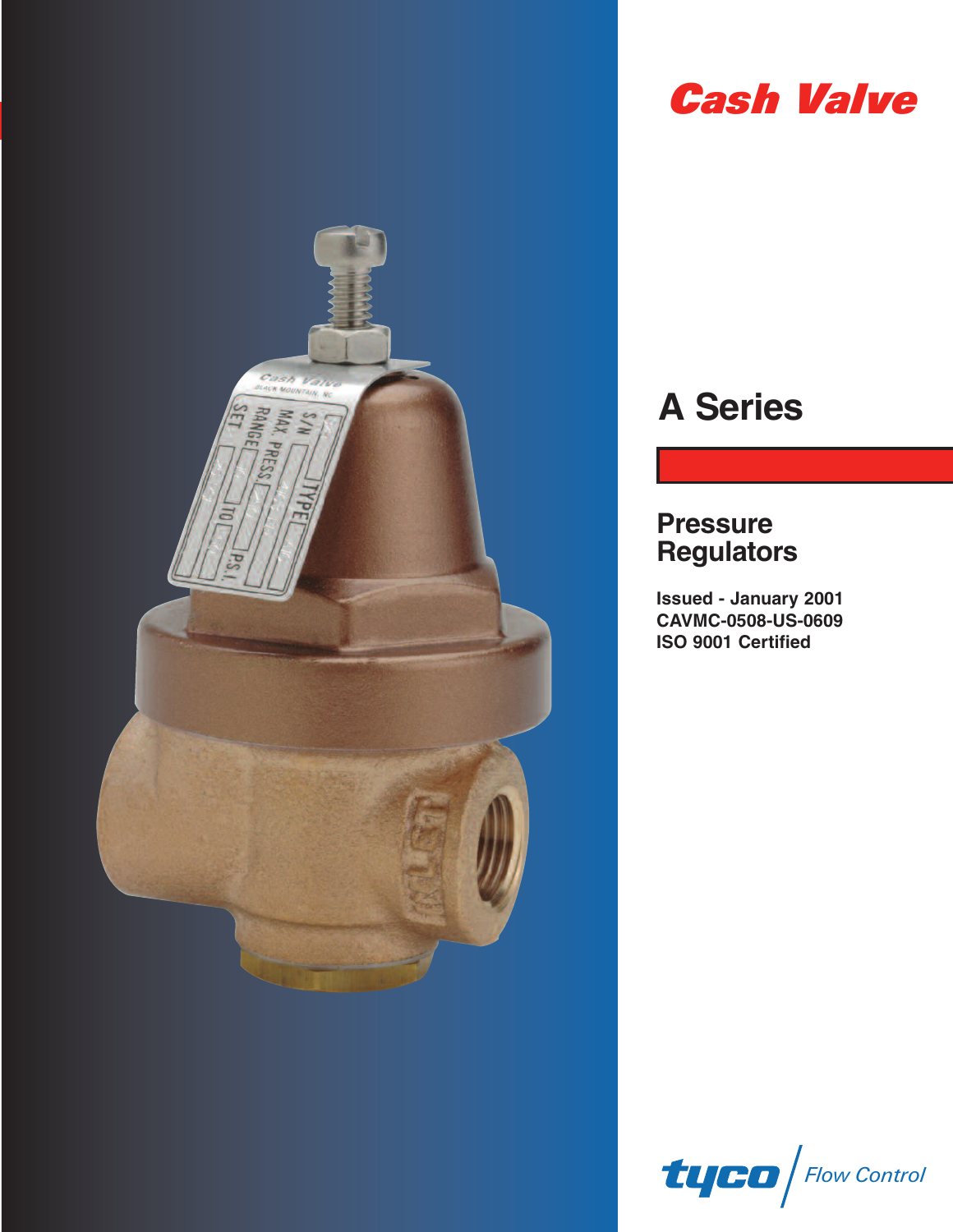### **Description \_\_\_\_\_\_\_\_\_\_\_\_\_\_\_\_\_\_\_\_\_\_\_\_\_\_\_\_\_\_\_\_\_\_\_\_\_\_\_\_\_\_\_\_\_\_\_\_\_\_\_\_\_\_\_\_\_\_\_\_\_\_\_\_\_\_\_\_**

Type 'A' series pressure reducing and regulating valves automatically reduce a high initial pressure to a lower delivery pressure, and maintain that lower pressure, depending on the specific design selected, within reasonably close limits. All 'A' series valves are single seated, self-actuating, diaphragm type regulators. They are available in a wide range of designs and operating pressure ranges for a variety of applications with water, air, oil, gases, or other non-

corrosive fluids as may be recommended for a specific design. 'A' series regulators are not to be used for steam service.

### **Operation \_\_\_\_\_\_\_\_\_\_\_\_\_\_\_\_\_\_\_\_\_\_\_\_\_\_\_\_\_\_\_\_\_\_\_\_\_\_\_\_\_\_\_\_\_\_\_\_\_\_\_\_\_\_\_\_\_\_\_\_\_\_\_\_\_\_\_\_\_\_**

All 'A' series pressure regulators are supplied with the requested delivery pressure pre-adjusted at the factory. Pressure adjustment is accomplished by turning the adjusting screw either clockwise to increase delivery pressure or counterclockwise to reduce delivery pressure. For example, turning the adjusting screw clockwise forces the adjusting spring to act against the diaphragm assembly and move the internal valve seat to the open position. When high inlet pressure is applied, it flows into the regulator, through the open seat, up under the diaphragm and on through the outlet. As the outlet

pressure builds up under the diaphragm to the adjusted psi setting, the downward adjusting spring pressure is overcome and the regulating valve seat closes to maintain the required delivery pressure. While the foregoing is a simplified description of how a pressure regulator functions in a closed system, there are many important factors that enter into the design, performance characteristics, and selection of pressure regulators. When in doubt as to the proper regulator to use for your specific application, Cash Valve stands ready to assist you in any way possible.

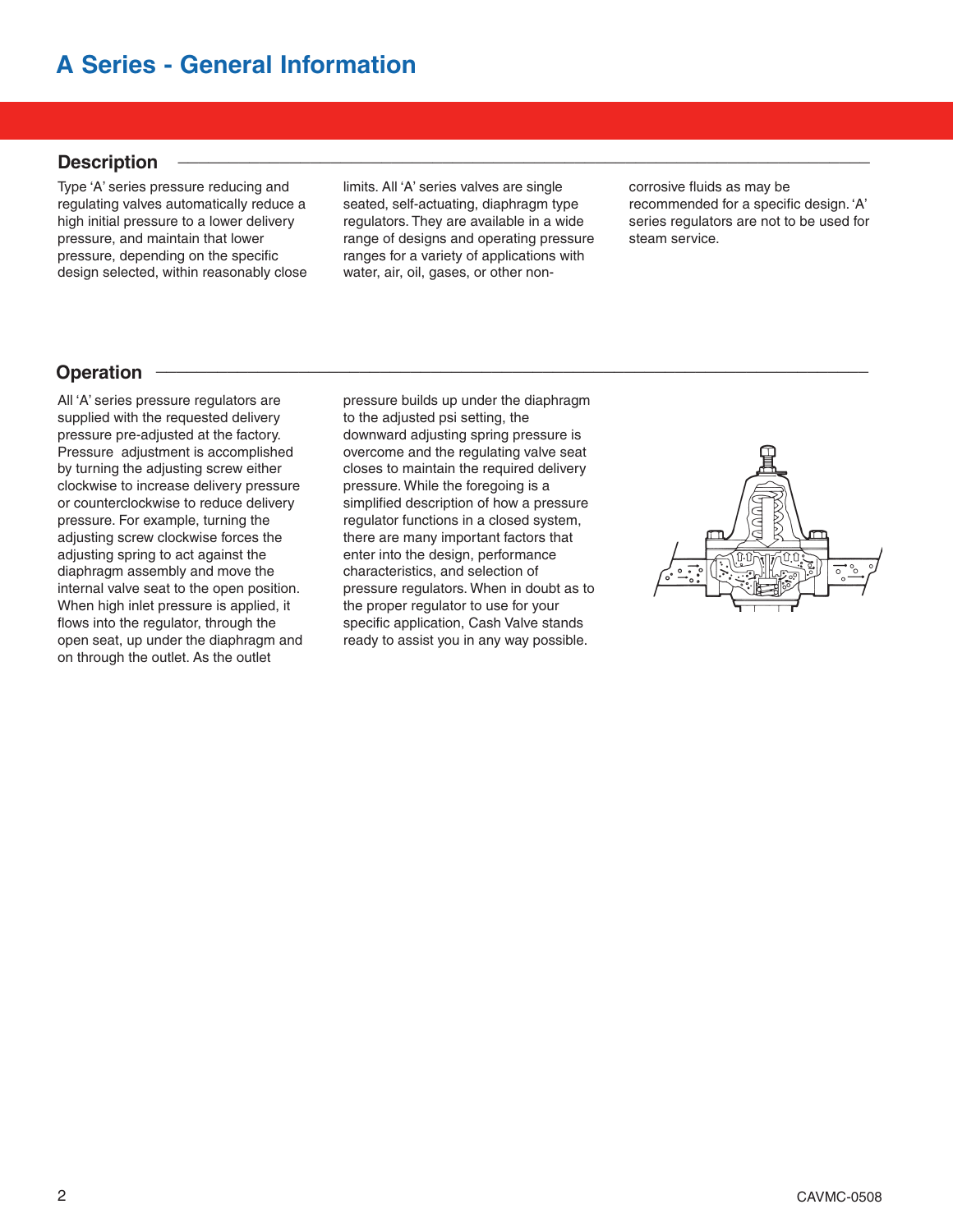# **A-16 Moderate Regulation Low To Medium Capacity**

Type A-16 regulators are suitable for air, water, oil, fluids, and gas applications and are intended for use on equipment requiring moderate regulation, low to medium capacity, and installations where space limitations and flexibility of hook-up are important factors. They are designed for initial pressures up to 250 psi and delivery pressures ranging from 2 to 180 psi depending on the spring

used. See Spring Range Table at the top of page 4. The maximum operation temperature is 180°F.

The A-16 type regulator is suitable for use in drinking fountains, bubblers, water coolers, humidifiers, beverage dispensers, spray paint rigs, air tools, etc. A-16 capacity information may be found on page 4.



**Type A-16 (Two-Way)**

|             |                                  |       | <b>Description</b> |                  | <b>Maximum Inlet</b> | <b>Adjustable</b> | <b>Maximum Operating</b> |  |
|-------------|----------------------------------|-------|--------------------|------------------|----------------------|-------------------|--------------------------|--|
|             | <b>Size</b><br><b>Body Style</b> |       | <b>Pressure</b>    | Range            | Temperature          |                   |                          |  |
| <b>Type</b> | 1/4"                             | 3/g'' | <b>Two-Way</b>     | <b>Three-Wav</b> | (psi)                | (psi)             | (°F)                     |  |
| A-16        |                                  |       |                    |                  | 250                  | $2 - 180$         | 180                      |  |

### **Features \_\_\_\_\_\_\_\_\_\_\_\_\_\_\_\_\_\_\_\_\_\_\_\_\_\_\_\_\_\_\_\_\_\_\_\_\_\_\_\_\_\_\_\_\_\_\_\_\_\_\_\_\_\_\_\_\_\_\_\_\_\_\_\_\_\_\_\_\_\_**

- Sizes: Available in 1/4" or 3/8"
- Body styles:
	- Two-way valve with one female inlet and opposite female outlet.
	- Three-way valve with one female inlet and opposite female outlet plus a left-hand side 1/4" NPT gauge connection.

**Note: Gauge connection designation is in relation to main valve inlet with valve in upright position.**

- All brass body with inbuilt strainer.
- Easily renewable disc-piston assembly.
- Screwed in cylinder body seat provides for easy removal.
- Self contained strainer protects working parts.

### **Construction \_\_\_\_\_\_\_\_\_\_\_\_\_\_\_\_\_\_\_\_\_\_\_\_\_\_\_\_\_\_\_\_\_\_\_\_\_\_\_\_\_\_\_\_\_\_\_\_\_\_\_\_\_\_\_\_\_\_\_\_\_\_\_\_\_\_**

| <b>Part Description</b> | <b>Materials</b> |
|-------------------------|------------------|
| Body                    | <b>Brass</b>     |
| Spring Chamber          | Aluminum         |
| <b>Spring Button</b>    | <b>Brass</b>     |
| <b>Adjusting Spring</b> | Steel            |
| Diaphragm Gasket        | <b>Brass</b>     |
| Diaphragm               | <b>BUNA-N</b>    |
| <b>Pressure Plate</b>   | <b>Brass</b>     |





**Type A-16 (Two-Way) Interior**

| <b>Part Description</b>   | <b>Materials</b>    |
|---------------------------|---------------------|
| <b>Pusher Post Button</b> | <b>Brass</b>        |
| Cylinder                  | <b>Brass</b>        |
| Piston                    | <b>Brass</b>        |
| Seat Disc                 | <b>BUNA-N</b>       |
| <b>Piston Spring</b>      | 302 Stainless Steel |
| <b>Strainer Screen</b>    | <b>Brass</b>        |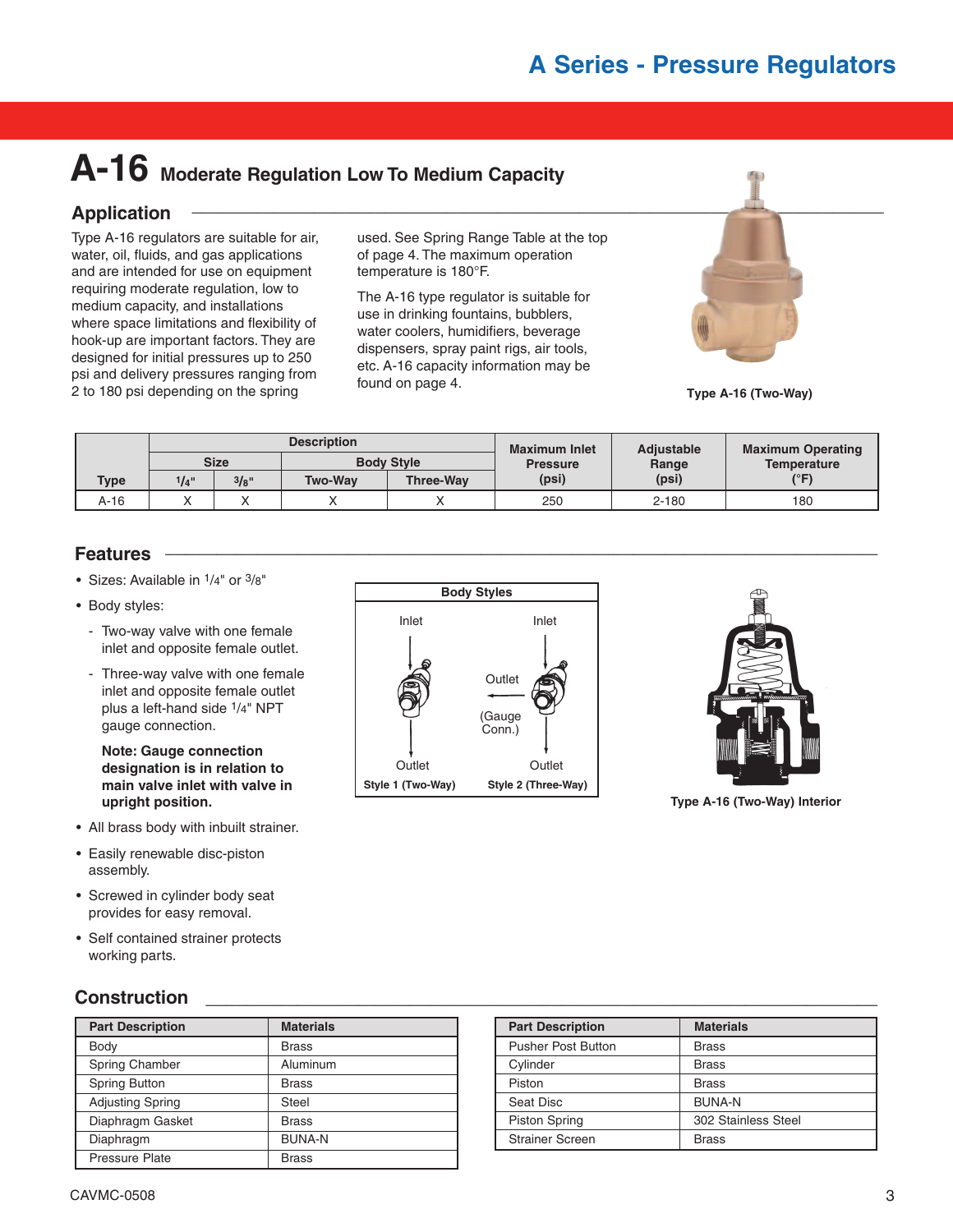### **Specifications -**

| <b>Dimensions</b> |            |        | <b>Description</b> | Ship. wt. (lbs.) |           |
|-------------------|------------|--------|--------------------|------------------|-----------|
|                   |            |        | Size               | <b>Style</b>     |           |
| $2^{1/4"}$        | $3^{1}/2"$ | 13/16" | $1/4$ " or $3/8$ " | 2-way, 3-way     | $1^{3/4}$ |

| Spring Numbers and Range of Adjustment (in psi) |       |       |        |         |  |  |  |  |
|-------------------------------------------------|-------|-------|--------|---------|--|--|--|--|
| #1618                                           | #1747 | #1748 | #1841  | #2235   |  |  |  |  |
| $2 - 30$                                        | 10-50 | 25-90 | 80-120 | 100-180 |  |  |  |  |



**Type A-16 (Two-Way)**

#### **Capacity Information**

|              |               |             | Water (GPM)               |                | Air (SCFM)  |               |               |  |
|--------------|---------------|-------------|---------------------------|----------------|-------------|---------------|---------------|--|
| Inlet - psig | Outlet - psig | $A-31/A-16$ | $1/4$ " A-360             | $1/2$ " A-360  | $A-31/A-16$ | $1/4$ " A-360 | $1/2$ " A-360 |  |
| 25           | 15            | 1.2         | 1.5                       | 2              | 8           | 13            | 17            |  |
| 50           | 40            | 1.2         | 1.5                       | $\overline{c}$ | 8           | 13            | 17            |  |
|              | 25            | 1.4         | 2.2                       | 2.5            | 11          | 21            | 25            |  |
| 75           | 50            | 2.7         | $\ensuremath{\mathsf{3}}$ | 5.5            | 20          | 25            | 45            |  |
|              | 25            | 3           | 3.5                       | 3.5            | 14          | 27            | 32            |  |
| 100          | 75            | 2.8         | $\mathbf{3}$              | 5.7            | 28          | 25            | 48            |  |
|              | 50            | 3           | 3.6                       | $9\,$          | 25          | 30            | 60            |  |
|              | 25            | 3           | 3.6                       | 3.5            | 25          | 35            | 41            |  |
| 125          | 100           | 2.8         | 3                         | 5.7            | 28          | 25            | 45            |  |
|              | 75            | 3.7         | 4                         | $\overline{7}$ | 34          | 35            | 62            |  |
|              | 50            | 3.2         | 4                         | 5.2            | 34          | 40            | 78            |  |
| 150          | 100           | 3.7         | $\overline{4}$            | $\overline{7}$ | 34          | 35            | 62            |  |
|              | 75            | 3.7         | 4.5                       | 8.5            | 34          | 40            | 78            |  |
|              | 50            | 3.2         | 4.8                       | 10.5           | 27          | 45            | 95            |  |
|              | 25            | 1.8         | 4.8                       | 10.5           | 27          | 45            | 95            |  |
| 200          | 150           | 4.4         | 4.4                       | 7.5            | 47          | 45            | 85            |  |
|              | 100           | 4.2         | 4.5                       | 10             | 38          | 45            | 95            |  |
|              | 75            | 4.2         | 5                         | 13.5           | 38          | 45            | 95            |  |
|              | 50            | 4.2         | 5                         | 13.5           | 38          | 45            | 95            |  |
| 300          | 150           | 4.7         | 5                         | 13.5           | 54          | 45            | 110           |  |
|              | 100           | 4.7         | 5                         | 13.5           | 54          | 45            | 95            |  |
|              | 50            | 4.7         | 5                         | 13.5           | 54          | 45            | 95            |  |
|              |               |             |                           |                |             |               |               |  |

1. The capacity information in this table is for general application use representing average conditions. Where capacities and sizing are critical, consult factory.

2. Types A-31 and A-16 provide the same capacity.

3. Capacity for 1/4" and 3/8" A-360 same for A-361 and A-365.

4. Capacity for 1/2" A-360 same as a A-361.

5. Capacities are based upon a 20% falloff.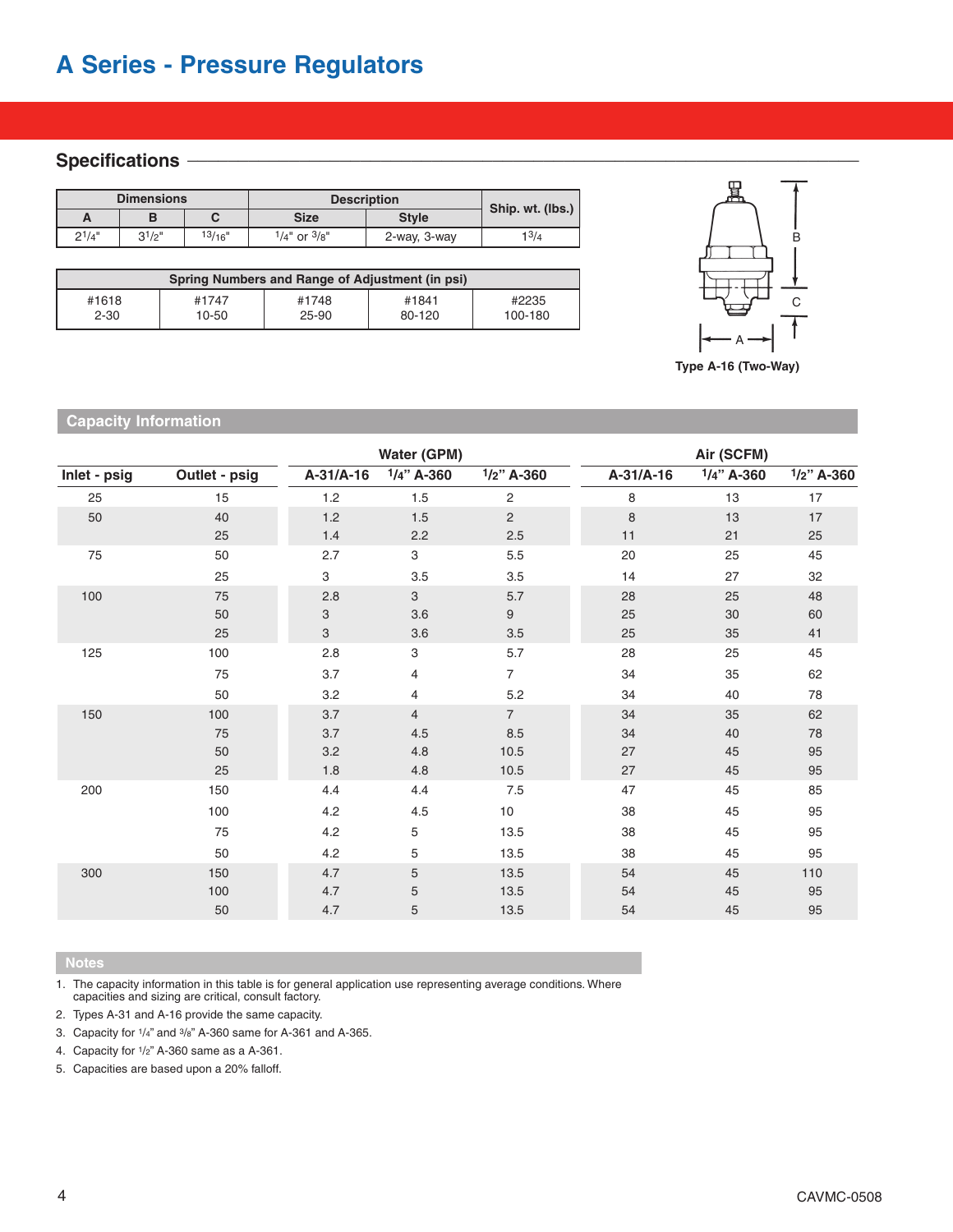## **A-31, A-31S Compact and Economical Regulators**

Types A-31 and A-31S pressure regulating valves are designed for installations where space and cost limitations are important in systems with initial pressures up to 300 psi. The standard adjustment range is from 2 to 180 psi. (See Spring Range Chart under Specifications.) The maximum operating temperature is 180°F. For higher temperature installations consult the factory for recommendations. Types A-31 and A-31S are for use on water and air, suitable for drinking fountains, bubblers, water coolers, humidifiers, beer pumps, beverage dispensers, spray paint outfits, air tools, etc. They are suitable also for other liquids and gases if recommended by the factory; write, giving full details for specific advice.

Type A-31HC is specifically designed for mobile home or recreational vehicle water systems. Refer to Special Designs for additional information.

#### **Features**

Cash Valve Types A-31 and A-31S pressure regulating valves are available in  $\frac{1}{8}$ ",  $\frac{1}{4}$ " and  $\frac{3}{8}$ " sizes and in various optional body styles. They may be fitted with several different types of pressure adjustment screws.

#### **Body Styles**

Type A-31: Two-way valve with one female inlet and opposite female outlet.

Type A-31S: Three-way valve with one female inlet and opposite female outlet plus either a left or right-hand side 1/4" NPT gauge connection. Specify gauge connection required when ordering.

**Note: Gauge connection designations are in relation to main valve inlet with valve in the upright position.**

#### **Optional Balanced Piston**

The Type A-31 regulator can be furnished with a balanced piston construction for a small extra charge. The balanced piston design is particularly effective in keeping the delivery pressure near constant when there are wide fluctuations in the inlet pressure.

#### **Pressure Adjusting Screws**

Type A-31 and A-31S pressure regulators are fitted with a Fillister head adjusting screw and hex lock nut standard. They can also be supplied with either a T-handle or black plastic handwheel with wing lock nut arrangement at a small extra charge. The handwheels are particularly well suited for panel mounted installations both for improved appearance as well as ease of making pressure adjustments. See Mounting Accessories, below.



#### **Mounting Accessories**

These regulators can be equipped with a special bushing and nut for panel mounting.

#### **Special Designs**

Cash Valve offers various modifications of the Type A-31 pressure regulating valve to meet the demand for specific applications.

#### **A-31HC Mobile Home Water Regulator**

This modified 3/8" regulator is specially designed for mobile homes or recreational vehicle installations where space limitations are important and where relatively low capacity is required. Type A-31HC is fitted with standard brass hose connections and washers for connection to trailer and to water supply and is preset at 45 psi. Maximum operating temperature is 180°F.

|            |      |             | <b>Description</b> |                   |                  | Max. Inlet      |                            | <b>Balanced</b> | <b>Maximum</b>   |
|------------|------|-------------|--------------------|-------------------|------------------|-----------------|----------------------------|-----------------|------------------|
|            |      | <b>Size</b> |                    | <b>Body Style</b> |                  | <b>Pressure</b> | <b>Adjustment</b><br>Range | <b>Piston</b>   | Operating        |
| Type       | 1/8" | 1/4"        | 3/8"               | <b>Two-Wav</b>    | <b>Three-Way</b> | (psi)           | (psi)                      | <b>Design</b>   | Temperature (°F) |
| $A-31$     |      |             | $\lambda$          |                   |                  | 300             | $2 - 180$                  | Optional        | 180              |
| $A-31S$    |      |             | $\lambda$          |                   |                  | 300             | $2 - 180$                  | Optional        | 180              |
| $A-31HC$ * |      |             |                    |                   |                  | 300             | $2 - 180$                  |                 | 180              |

\*Special mobile home water regulator



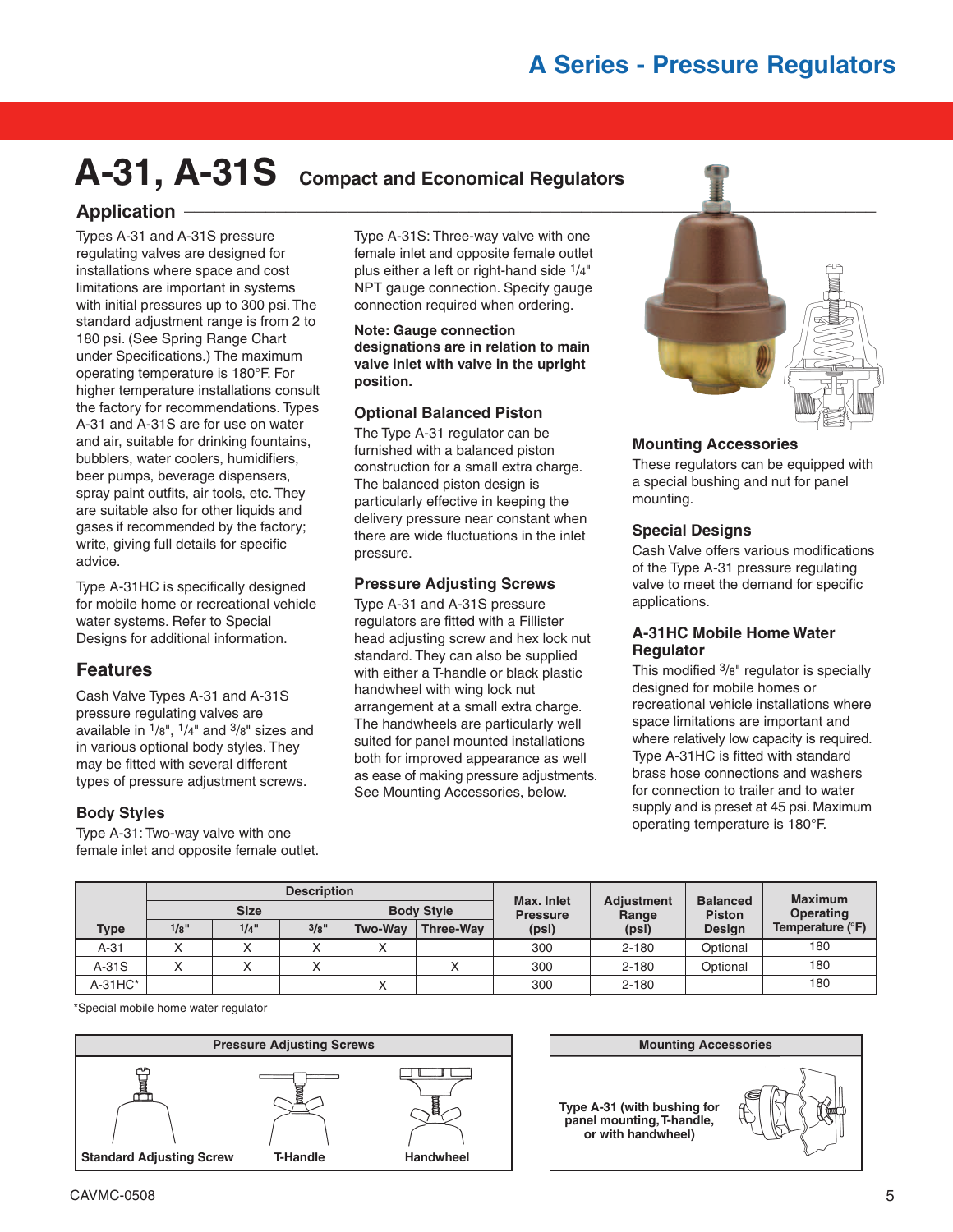### **Construction \_\_\_\_\_\_\_\_\_\_\_\_\_\_\_\_\_\_\_\_\_\_\_\_\_\_\_\_\_\_\_\_\_\_\_\_\_\_\_\_\_\_\_\_\_\_\_\_\_\_\_\_\_\_\_\_\_\_\_\_\_\_\_\_\_\_**

| <b>Part Description</b> | <b>Materials</b>         | <b>Part Description</b> | <b>Materials</b> |
|-------------------------|--------------------------|-------------------------|------------------|
| Body                    | <b>Brass</b>             | Diaphragm               | BUNA-N           |
| Spring Chamber          | <b>Brass or Aluminum</b> | <b>Pressure Plate</b>   | <b>Brass</b>     |
| Spring Button           | <b>Brass</b>             | Piston                  | <b>Brass</b>     |
| <b>Adjusting Spring</b> | Steel or Stainless Steel | Seat Disc               | <b>BUNA-N</b>    |
| Diaphragm Gasket        | <b>Brass</b>             | <b>Piston Spring</b>    | 302 Stain        |

| <b>Part Description</b> | <b>Materials</b>    |
|-------------------------|---------------------|
| Diaphragm               | <b>BUNA-N</b>       |
| <b>Pressure Plate</b>   | <b>Brass</b>        |
| Piston                  | <b>Brass</b>        |
| Seat Disc               | <b>BUNA-N</b>       |
| <b>Piston Spring</b>    | 302 Stainless Steel |

### **Specifications \_\_\_\_\_\_\_\_\_\_\_\_\_\_\_\_\_\_\_\_\_\_\_\_\_\_\_\_\_\_\_\_\_\_\_\_\_\_\_\_\_\_\_\_\_\_\_\_\_\_\_\_\_\_\_\_\_\_\_\_\_\_\_\_\_\_**

| Type A-31 & A-31S Spring Numbers and Range of Adjustment (in psi) |          |           |       |        |         |  |  |  |
|-------------------------------------------------------------------|----------|-----------|-------|--------|---------|--|--|--|
| #6354                                                             | #1618    | #1747     | #1748 | #1841  | #2235   |  |  |  |
| $2 - 15$                                                          | $2 - 30$ | $10 - 50$ | 30-90 | 80-120 | 100-180 |  |  |  |

|            | <b>Dimensions</b> |         | <b>Type</b>              | Shipping wt. |
|------------|-------------------|---------|--------------------------|--------------|
| А          |                   |         | $1/8"$ , $1/4"$ , $3/8"$ | (lbs.)       |
| $2^{1/4"}$ | $3^{3/16}$        | $1/4$ " | A-31, A-31S              | 11/4         |
| $2^{1/4"}$ | $3^{3/16"$        | 5/8"    | A-31 Balanced Piston     | $1^{3}/8$    |

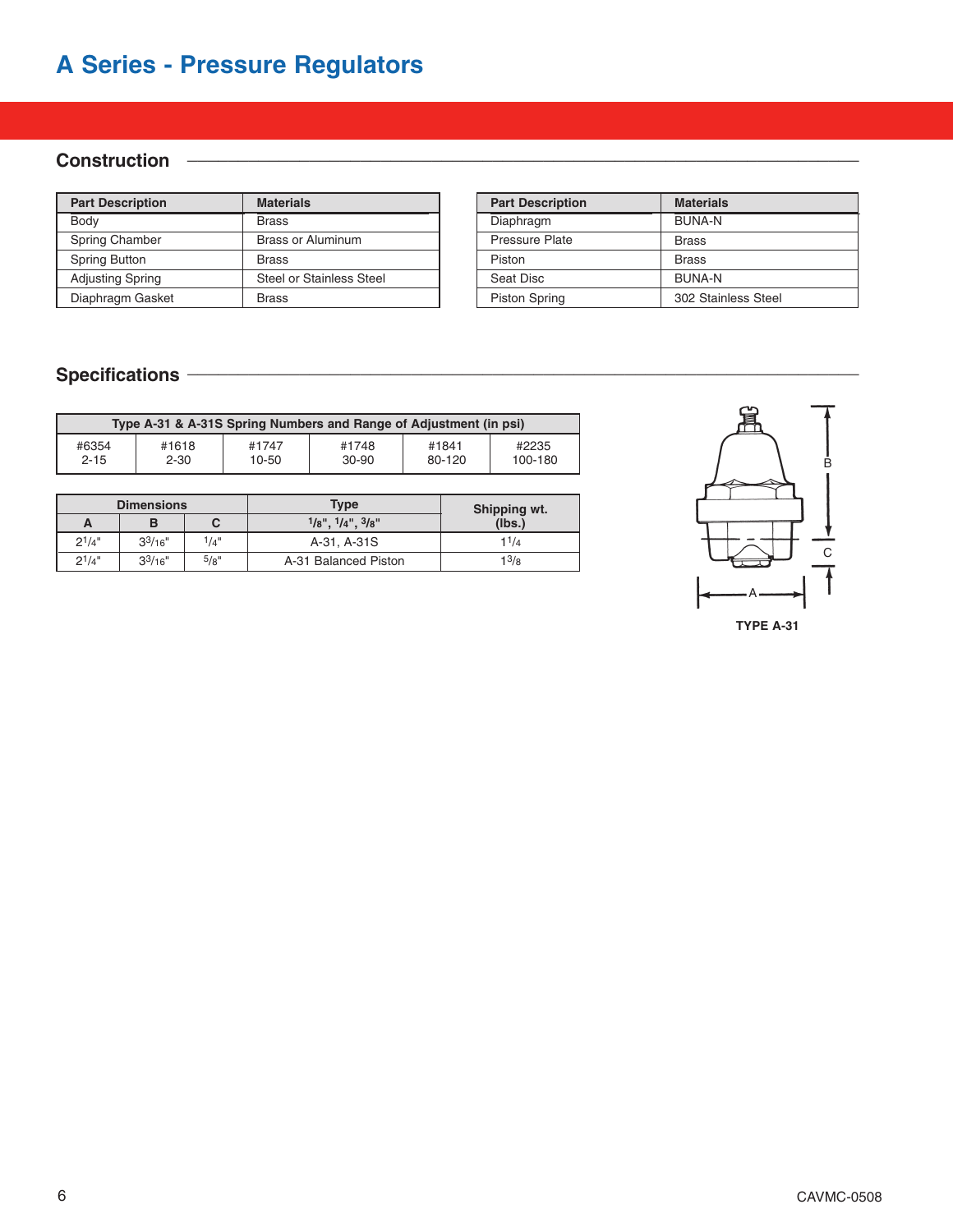# **A-360, A-361 & A-365 Accurate Regulation Medium and High Capacity**

### **Application \_\_\_\_\_\_\_\_\_\_\_\_\_\_\_\_\_\_\_\_\_\_\_\_\_\_\_\_\_\_\_\_\_\_\_\_\_\_\_\_\_\_\_\_\_\_\_\_\_\_\_\_\_\_\_\_\_\_\_\_\_\_\_\_\_\_\_\_**

Cash Valve Types A-360, A-361 and A-365 pressure reducing regulating valves incorporate an aspirating action to give accurate regulation at high flow rates. Extreme fluctuations in the upstream or inlet pressure have little or no effect on the delivery or outlet pressure due to balanced design. They are recommended for air, oils, water, gases, and all non-corrosive fluids. NOT FOR STEAM SERVICE. The maximum system operating temperature must not exceed 180°F.

Types A-360 and A-361 are designed for systems having a maximum inlet pressure of 400 psi and allow delivery pressures to be adjusted from 0 to 250 psi depending on spring used. Types A-360 and A-361 are available in  $1/4$ ",  $3/8$ ", and  $1/2$ " sizes.



**Type A-360, 365**

Type A-365 is designed for a maximum inlet pressure of 1,100 psi, while allowing for delivery pressures to be adjusted from 0 to 250 psi. Available in  $1/4$ " and  $3/8$ " sizes only.

Types A-360, A-361 and A-365 regulators are recommended for any installation requiring more flow and finer



**Type A-361**

regulator control than the small ordinary regulator can provide. They may be operated in any position, horizontal or vertical. For information relating to the adjustment range and spring relationship for the respective valves, refer to Spring Range Table under Specifications on page 9.

|             |      |             | <b>Description</b> |                | <b>Maximum</b>            |                          | <b>Maximum</b> |                                     |
|-------------|------|-------------|--------------------|----------------|---------------------------|--------------------------|----------------|-------------------------------------|
|             |      | <b>Size</b> |                    |                | <b>Body Style</b>         | Inlet                    | Adjustable     | Operating                           |
| <b>Type</b> | 1/4" | 3/8"        | 1/2"               | <b>Two-Way</b> | Three-Way*<br>Or Four-Way | <b>Pressure</b><br>(psi) | Range<br>(psi) | <b>Temperature</b><br>$(^{\circ}F)$ |
| A-360       | X    | X           | X                  | X              |                           | 400                      | $0 - 250$      | 180                                 |
| $A - 361$   | X    | X           | X                  |                | X                         | 400                      | $0 - 250$      | 180                                 |
| A-365       | X    | Χ           |                    | X              |                           | 1100                     | $0 - 250$      | 180                                 |

\* 1/4" NPT pipe plug fitted for three-way applications

### **Operation \_\_\_\_\_\_\_\_\_\_\_\_\_\_\_\_\_\_\_\_\_\_\_\_\_\_\_\_\_\_\_\_\_\_\_\_\_\_\_\_\_\_\_\_\_\_\_\_\_\_\_\_\_\_\_\_\_\_\_\_\_\_\_\_\_\_\_\_\_\_**

Types A-360, A-361 and A-365 regulators produce maximum sensitivity to changes in demand or rate of flow, by the combination of long, responsive springs (see A) and a body port (B) past which fluid flowing at a higher velocity creates a suction or aspirating action. This materially reduces pressure in the chamber below the diaphragm (C), permitting wider valve opening resulting in higher capacity and closer regulation.

Type A-360 series valves have a balanced internal piston design (D) to ensure stability of outlet pressure control despite widely varying inlet pressure conditions. An upper piston

O-ring seal (E) is used to isolate the inlet pressure from the control chamber below the diaphragm, and may be easily renewed from the top side by removing the O-ring retainer (two screws). All other operating parts below the diaphragm are easily accessible and readily removable through the bottom cap which also employs an Oring seal to preclude any leakage.

Renewable valve seat disc is high quality composition to provide tight closure as long as seat is clean and free from damage. Closure against the inlet pressure ensures smooth, quiet performance.



**Type A-360, A-361 Interior**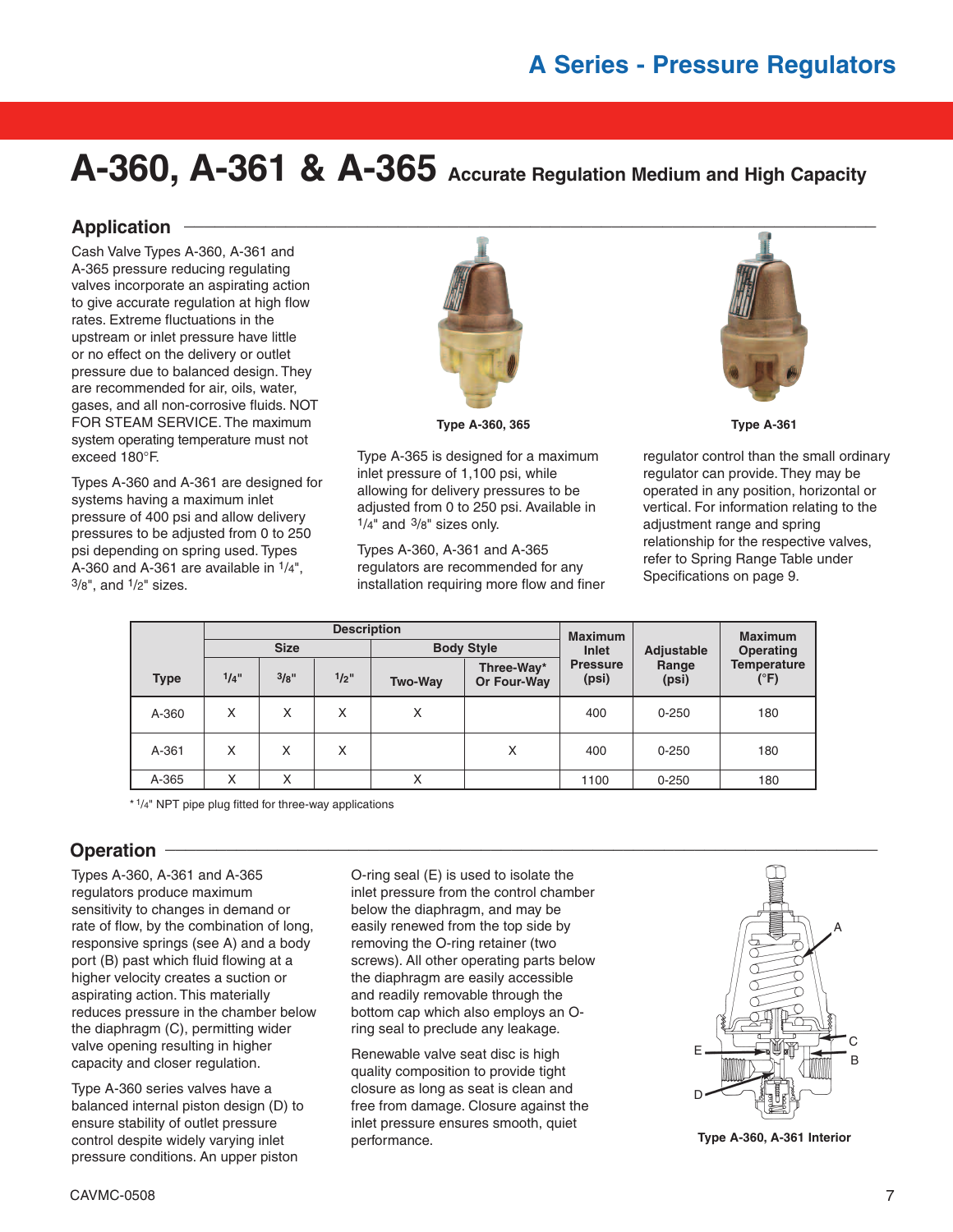### **Features \_\_\_\_\_\_\_\_\_\_\_\_\_\_\_\_\_\_\_\_\_\_\_\_\_\_\_\_\_\_\_\_\_\_\_\_\_\_\_\_\_\_\_\_\_\_\_\_\_\_\_\_\_\_\_\_\_\_\_\_\_\_\_\_\_\_\_\_\_\_\_\_**

Cash Valve Types A-360 thru A-365 pressure regulating valves incorporate many unique features which enable them to be adapted to most any system.

#### **Accurate regulation**

Balanced piston design maintains near constant delivery pressure when there are wide fluctuations in the inlet pressure.

#### **Body styles**

Type A-360 and A-365 - Two-way valve with one female inlet and opposite female outlet.

Type A-361 - Adaptable for three-way or four-way use. Design incorporates one female inlet and opposite female outlet plus one left and one right-hand side 1/4" NPT gauge connection. One 1/4" NPT plug furnished to convert from four-way to three-way use. Four-way design permits installation with either one inlet and three outlets; or two inlets and two outlets to provide for all combinations of gauging upstream or downstream pressures.





#### **Pressure Adjusting Screws**

Fitted with square head screw and lock nut standard.

May also be fitted with an optional tamper proof cap, a T-handle, or a black plastic handwheel with lock nut at a small extra cost.

#### **Panel Mounting**

All versions may be equipped with a special bushing and nut to securely mount the valve to a control panel.

#### **Replaceable Seat Disc, O-rings, Diaphragm, and Piston**

Simplicity of design gives a minimum in maintenance attention and expense. Few integral parts are required to make these regulators like new again.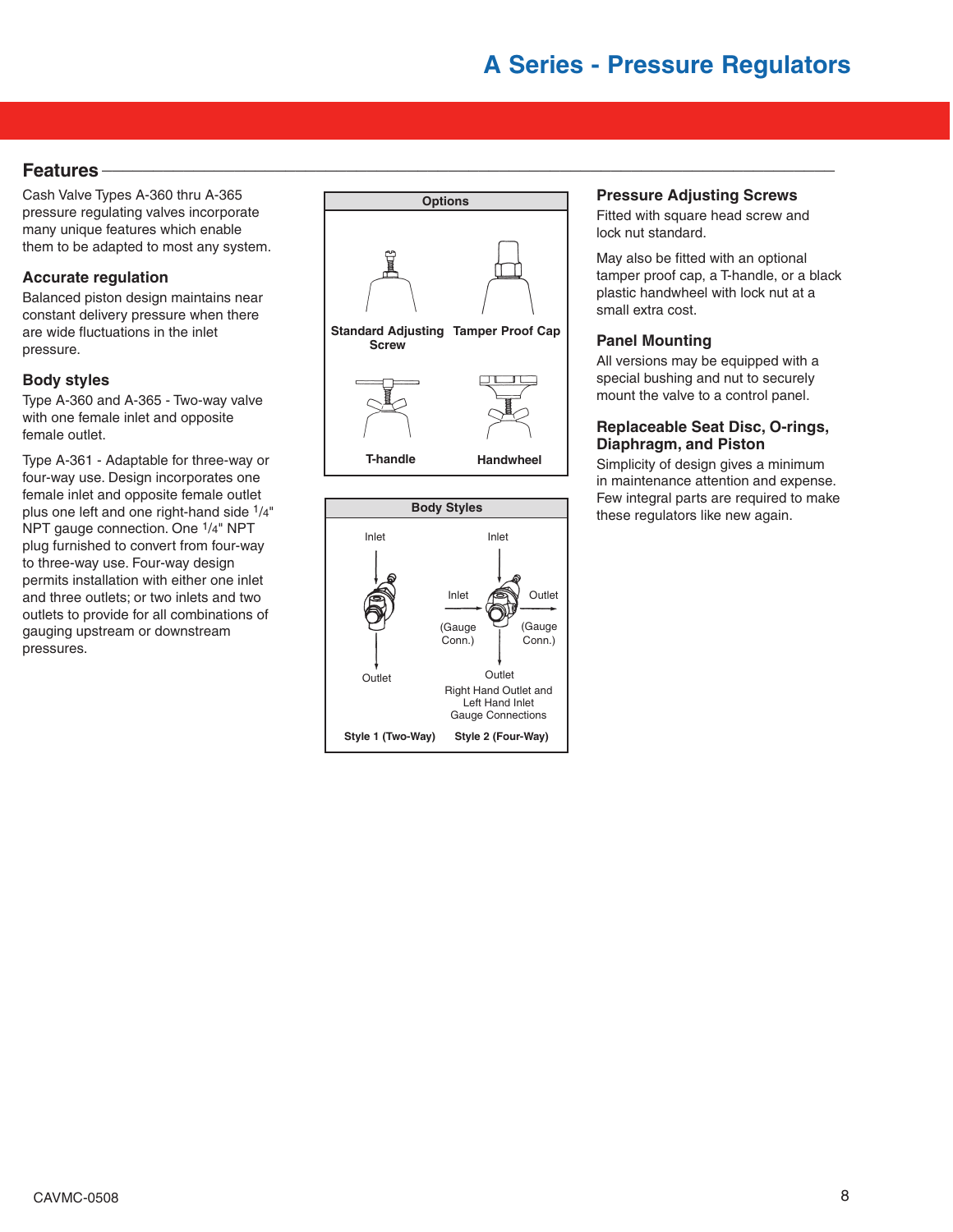### Construction –

| <b>Part Description</b>   | <b>Materials</b>    |  | <b>Part Description</b> | <b>Materials</b> |
|---------------------------|---------------------|--|-------------------------|------------------|
| Body                      | Brass or Bronze     |  | <b>Pusher Post</b>      | 303 Stain        |
| Spring Housing            | <b>Bronze</b>       |  | Seat Disc               | BUNA-N           |
| <b>Adjusting Spring</b>   | 302 Stainless Steel |  | Piston                  | <b>Brass</b>     |
| Diaphragm Stop            | <b>Brass</b>        |  | <b>Piston Spring</b>    | 302 Stain        |
| Pressure Plate            | <b>Brass</b>        |  | O-rings                 | BUNA-N           |
| Diaphragm                 | Neoprene            |  | Except A-365            |                  |
| <b>Pusher Post Button</b> | <b>Brass</b>        |  | ** A-365 only           |                  |
| Retainer Plate*           | <b>Brass</b>        |  |                         |                  |
| Cvlinder**                | 303 Stainless Steel |  |                         |                  |

| <b>Part Description</b> | <b>Materials</b>    |  |  |
|-------------------------|---------------------|--|--|
| <b>Pusher Post</b>      | 303 Stainless Steel |  |  |
| Seat Disc               | <b>BUNA-N</b>       |  |  |
| Piston                  | <b>Brass</b>        |  |  |
| <b>Piston Spring</b>    | 302 Stainless Steel |  |  |
| O-rings                 | <b>BUNA-N</b>       |  |  |

### **Specifications**  $-$

| <b>Description</b> |                  | <b>Dimensions</b>    |            |             | Shipping wt.       |           |
|--------------------|------------------|----------------------|------------|-------------|--------------------|-----------|
| Type               | <b>Size</b>      | <b>Style</b>         | A          | в           | C                  | (lbs.)    |
| A-360              | $1/4$ ", $3/8$ " | Two-wav              | $2^{1/2"}$ | $4^{1}/2$ " | 11/8"              | 2         |
| A-360              | $1/2$ "          | Two-wav              | $2^{7}/8"$ | $4^{1}/2$ " | 15/8"              | $2^{1/2}$ |
| $A - 361$          | $1/4$ ", $3/8$ " | Three or<br>Four-way | $2^{1/2}$  | $4^{1}/2$ " | 1 <sup>1</sup> /8" | $2^{1/8}$ |
| $A - 361$          | $1/2$ "          | Three or<br>Four-way | $2^{7}/8"$ | $4^{1}/2$ " | $1^{\frac{5}{8}}$  | $2^{5/8}$ |
| A-365              | $1/4$ ", $3/8$ " | Two-wav              | $2^{1/2}$  | $4^{1}/2$ " | 11/8"              | 2         |



**Type A-360, A-365**

| A-360 | $1/4$ ", $3/8$ " | #10884        | #8238             | #8239          | #8240          | #8241           | #8242            |
|-------|------------------|---------------|-------------------|----------------|----------------|-----------------|------------------|
| A-361 |                  | $0 - 5$       | $2 - 35$          | 20-70          | 60-125         | 75-200          | 100-250          |
| A-365 | 1/2"             | #10884<br>0-5 | #8238<br>$2 - 25$ | #8239<br>20-60 | #8240<br>40-80 | #8241<br>75-125 | #8242<br>100-250 |

**Type Sizes Spring Numbers and Range of Adjustment (in psi)** 

Note: A-365 1/2" not available.